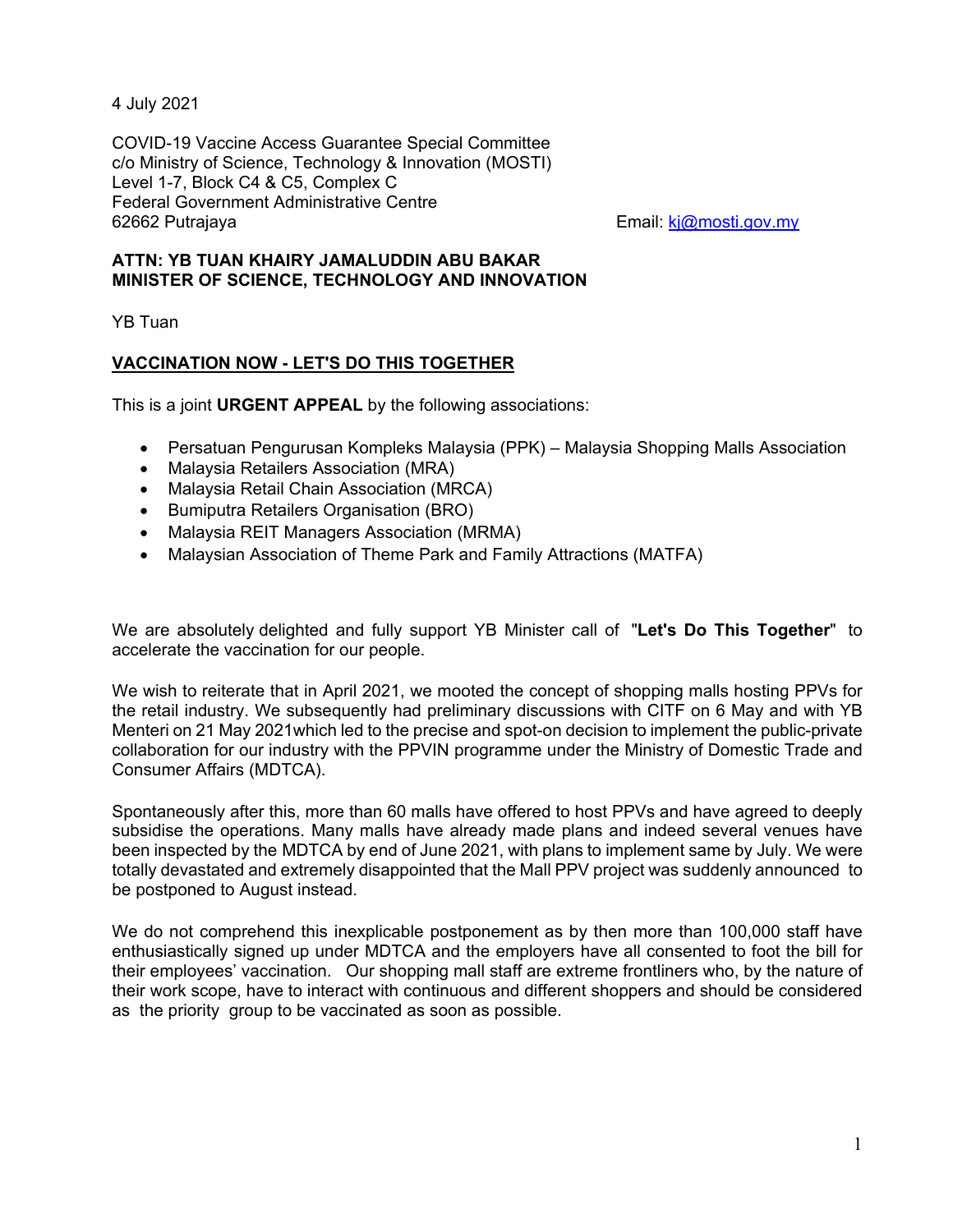Apart from providing the venues, our malls have also generously agreed to merely charge RM25 per dose (or RM50 per course of 2 doses), which is by far the lowest and most subsidised rate compared to all other private-public arrangements. Yet inexplicably, instead of speedily encouraging such a generous and noble offer, we appear to have been side-lined and the programme postponed to August. We do acknowledge that the vaccines will be provided free by the government and of the RM 50 charged, RM30 (60%) is payable to Protect Health Corporation for the service of the doctors and medical personnel.

We wish to reiterate that assuming the PPVIN carries out vaccination for the 100,000 employees already registered, this would already save the government a portion of their expenses amounting to RM6 mil. With the estimated 500,000 direct employees currently engaged as shopping frontliners, this would save the government RM30 mil. which can be wisely spent to purchase more vaccines. **This would translate to a Win-win solution for both the public and private sector** as simultaneously, the PPVIN programme with malls and retailer operators would contribute positively towards the speed and volume of vaccinations so urgently needed today.

With the recent announcement that 5 states will transit to the National Recovery Plan Phase 2 by 5 July 2021, **NOW would be the most appropriate timing to get all frontliners vaccinated**. We do foresee that more states will similarly be transited soon as the national vaccination programme is being accelerated.

Now that some 12 million doses are arriving this month and in line with YB Minister's call to **"Let's Do This Together",** we believe sincerely the PPVs in the Malls can be rolled out immediately even before 15 July 2021, with the 5 PPVs already inspected as the pilot programme in the Klang Valley.

We earnestly appeal and look forward to your positive and favourable response. **"Let's Do This Together - WE ARE READY AND WAITING.** 

In the event you require further information, please contact PPK Malaysia secretariat at secretariat@ppkm.org.my or Ms Evelyn Lo at 012-2922667.

## *LIVES AND LIVELIHOODS MATTER*

Thank you.

Yours faithfully **PERSATUAN PENGURUSAN KOMPLEKS MALAYSIA (PPK)** 

**TAN SRI DATO TEO CHIANG KOK** 

cc

 Economic Planning Unit, Prime Minister's Department **ATTN: YB DATO SRI MUSTAPA MOHAMED,** Minister in The Prime Minister's Department (Economy)